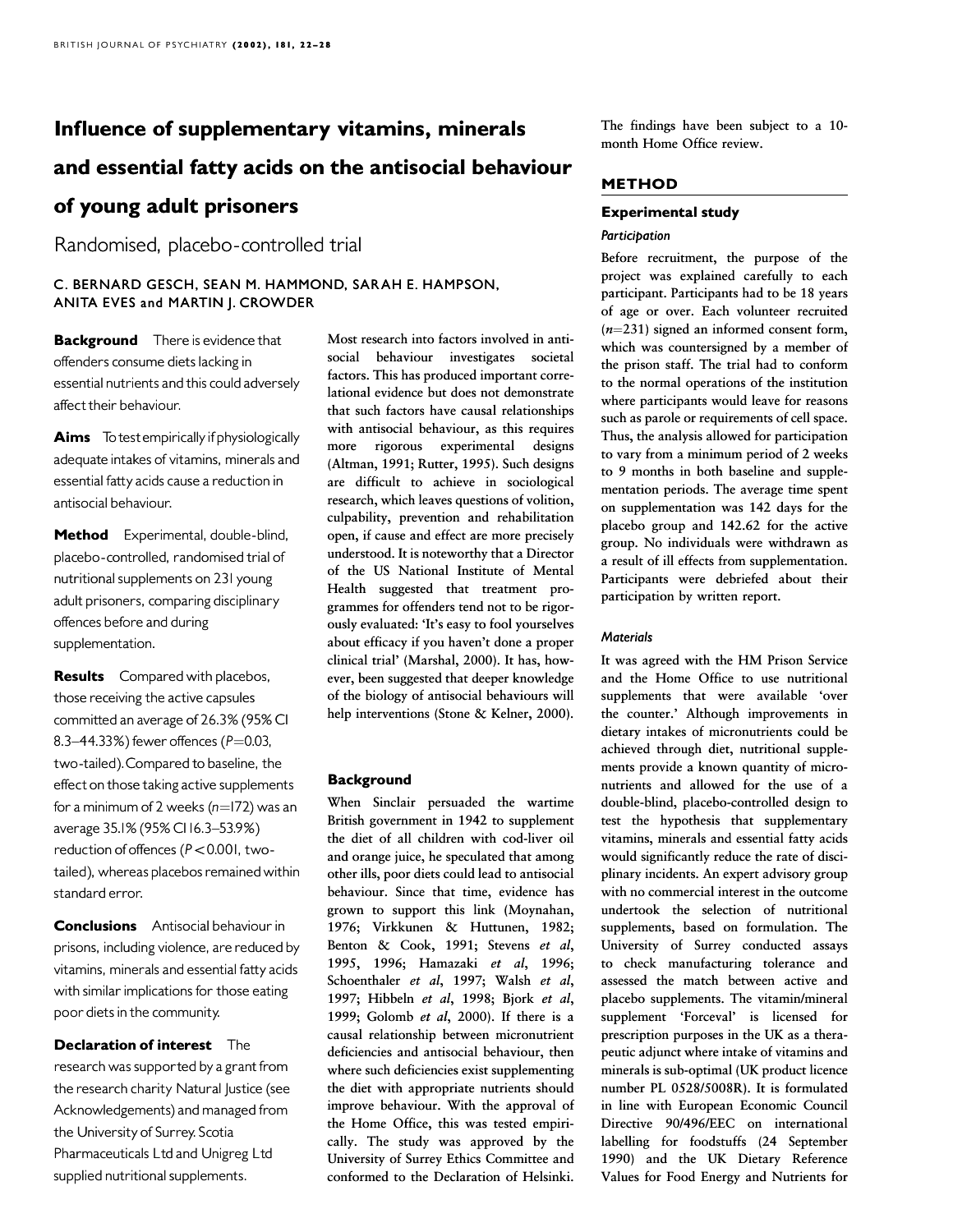the United Kingdom (Department of Health, 1991). Potency is presented in Table 1. A vegetable oil-based placebo with an identical opaque bi-coloured gelatine shell was employed.

Both omega-6 and omega-3 essential fatty acids have been found to be deficient among violent offenders (Corrigan et al, 1994). For this reason, an essential fatty acid supplement was also employed. 'Efamol Marine' provides omega-6 and omega-3 essential fatty acids without an obvious after-taste, a factor that could otherwise have compromised the blind. The daily dosage was four capsules providing 1260 mg linoleic acid, 160 mg gamma linolenic acid, 80 mg eicosapentaenoic acid and 44 mg docosahexaenoic acid. A vegetable oil-based placebo of identical colour and clear gelatine shell was used.

#### **Measurements**

#### Antisocial behaviour

Antisocial behaviours resulting in disciplinary action were adjudicated through Governor or minor reports. Governor reports adjudicate more serious incidents such as those involving violence and may involve loss of remission. Minor reports typically adjudicate on a failure to comply with requirements. The construction of the offence and the standard of proof 'beyond reasonable doubt' was the same for both types of report. Thus, Governor and minor reports proven in adjudication, over a specified time period, formed the measurement of antisocial behaviour. Before breaking the blind, Governor and minor reports were categorised into those occurring during the baseline or supplementation period for each participant.

#### Dietary intake

The dietary intake of the participants was assessed using 7-day food diaries. The nutrient content of each prisoner's diet was determined using a database based on McCance and Widdowson's The Composition of Foods (Holland et al, 1996). As all foods consumed by the prisoners originated in the prison, it was possible to devise a diary where the participants indicated which of the available choices they had eaten and how much (a quarter, a half, three-quarters portion, all or a second portion). Portion weights were determined from the serveries. They were asked to

#### Table I Vitamins and minerals in one 'Forceval' capsule

| <b>Nutrient</b>             | Potency                 | UK RNIs <sup>2</sup> | <b>EU RDAs</b>  | US DRIs <sup>3</sup> |
|-----------------------------|-------------------------|----------------------|-----------------|----------------------|
| Vitamin A (µg) <sup>1</sup> | 750                     | 700                  | 800             | 900                  |
| Vitamin $D(\mu g)$          | 10                      |                      | 5               | 5                    |
| Vitamin BI (mg)             | 1.2                     | 1                    | 1.4             | 1.2                  |
| Vitamin B2 (mg)             | 1.6                     | 1.3                  | 1.6             | 1.3                  |
| Vitamin B6 (mg)             | 2                       | 1.4                  | 2               | 1.3                  |
| Vitamin BI2 (µg)            | 3                       | 1.5                  | ı               | 2.4                  |
| Vitamin C (mg)              | 60                      | 40                   | 60              | 90                   |
| Vitamin E (mg)              | 10                      |                      | 10              | 15                   |
| Vitamin KI (µg)             |                         |                      |                 | 120                  |
| Biotin $(\mu g)$            | 100                     |                      | 150             | 30                   |
| Nicotinamide (mg)           | 18                      | 17                   | 18              | 16                   |
| Pantothenic acid (mg)       | 4                       |                      | 6               | 5                    |
| Folic acid $(\mu g)$        | 400                     | 200                  | 200             | 400                  |
| Calcium (mg)                | 100                     | 700                  | 800             | 1000                 |
| Iron (mg)                   | 12                      | 8.7                  | $\overline{14}$ | 8                    |
| Copper (mg)                 | $\mathbf{2}$            | 1.2                  |                 | 0.9                  |
| Magnesium (mg)              | 30                      | 300                  | 300             | 400                  |
| Zinc(mg)                    | 15                      | 9.5                  | 15              | $\mathbf{H}$         |
| lodine (µg)                 | 140                     | 140                  | 150             | 150                  |
| Manganese (mg)              | 3                       |                      |                 | 2.3                  |
| Potassium (mg)              | $\overline{\mathbf{4}}$ | 3500                 |                 |                      |
| Phosphorus (mg)             | 77                      | 550                  | 800             | 700                  |
| Selenium $(\mu g)$          | 50                      | 75                   |                 | 55                   |
| Chromium (µg)               | 200                     |                      |                 | 35                   |
| Molybdenum (µg)             | 250                     |                      |                 | 45                   |

RNI, reference nutrient intake; RDA, recommended daily allowance; DRI, daily recommended intake.

1. Retinol equivalent from intake of  $\beta$ -carotene.

2. UK RNI for 19 to 50 -year-old males.

3. US RDA 19 to 30-year-old males. The values in italics have no US RDA and are defined as adequate intakes (AI). The figures in normal type are US RDAs.

report the number of items consumed, including spread on bread and milk and sugar in beverages. A list of food items (e.g. chocolate) that could be purchased from the prison shop was also included to record consumption. The quantity and type of all food consumed was entered into a computer package ('Superdiet') for each of the 7 days.

#### Psychological tests

The following psychological measures were employed: verbal ability and intelligence derived from the General Aptitude Test Battery (USES 1967) (Hammond, 1984); emotional control from the Emotional Control Questionnaire (Roger & Nesshoever, 1987; Roger & Najarian, 1989); measurement of anger and aggression from the Survey Anger Scales (O'Rourke, 1994); self-reported health status from the Malaise Inventory (Rutter et al, 1970); and the Hospital Anxiety and Depression Questionnaire (Zigmond & Snaith, 1983). The reliability and validity of these measures have been demonstrated previously (Bramley et al, 1988).

#### **Procedures**

#### Supplement distribution

Nutritional supplements were packed into blister packs containing one vitamin/mineral capsule and four essential fatty acid capsules. Blister packs contained either all active or all placebo supplements and were stamped with an 11-digit alphanumeric code during manufacture. To facilitate double-blind allocation, research staff were only provided with details of the respective alphanumeric code allocated for each participant. Each day, coded packs were labelled with the participant's name, cell and prison number, and as prison officers routinely locked inmates in their cell at lunchtime they also gave the packs to participants.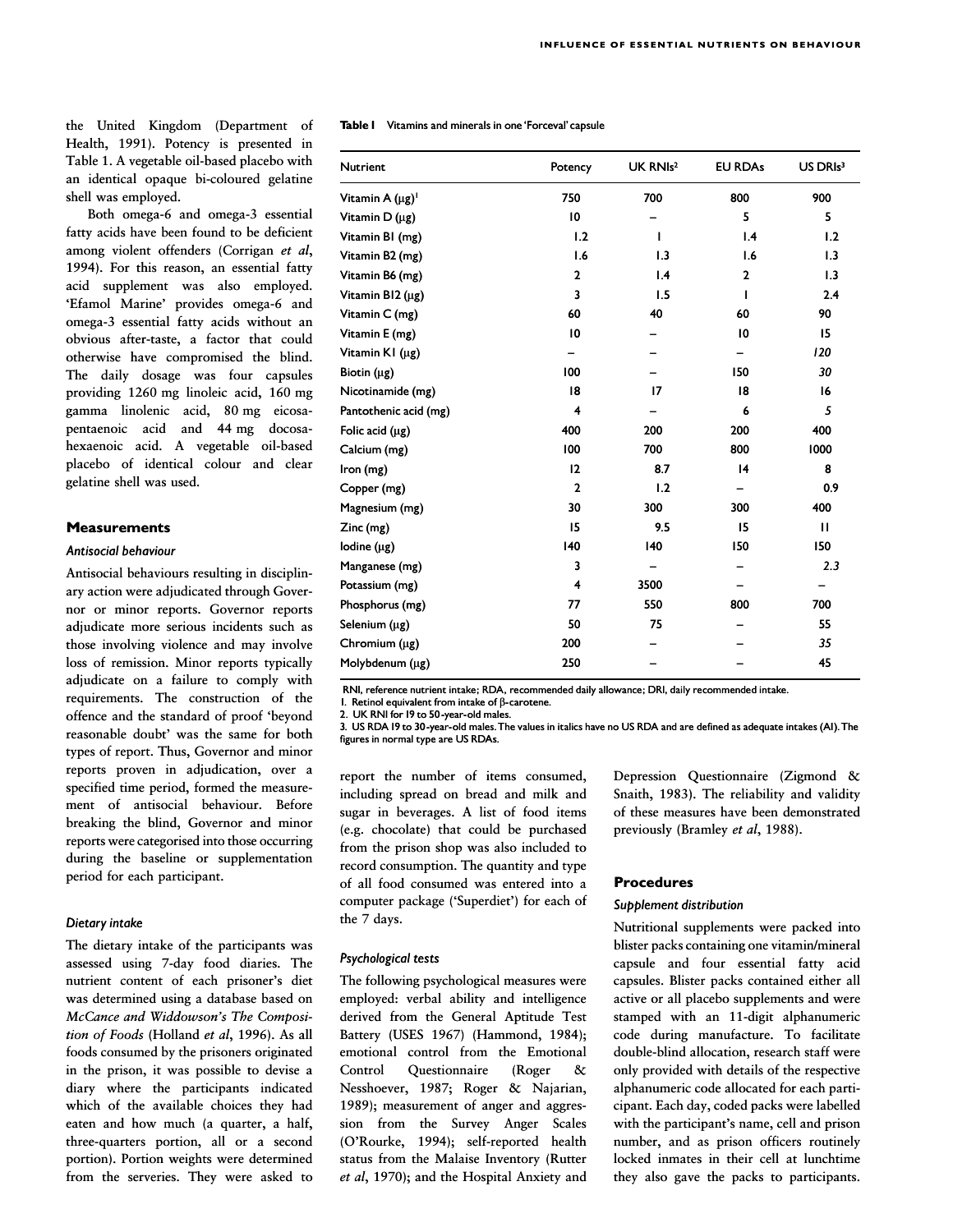Compliance was monitored and logged through officers returning the used packs each day and routine cell searches. The log recorded if a participant's supplement packs were returned empty, full or at all. The HM Prison Service gave permission for the trial under the Declaration of Helsinki on the understanding that we provided active nutritional supplements for 3 months after the trial, so that all participants received benefit.

#### Randomisation

Participants initially entered the trial enbloc at its commencement in September 1996. They underwent psychometric assessment and their baseline disciplinary records were obtained. A stratified randomisation was conducted on the population of participants in each of the four main wings of the institution, employing a random number generator to allocate to groups. Thus, each wing formed a stratum so that the placebo and active groups were matched in terms of disciplinary incidents and also progress in the prison regime. Participants that were recruited subsequently over the following 8 months were first grouped by their location (wing) and then randomly allocated to treatment conditions using a random number generator.

#### Statistical analysis

Disciplinary data were analysed using negative binomial (mixed Poisson) regression analysis (Lawless, 1987). This analysis was used because disciplinary incidents constitute a series of discrete events over time and the basic model for this is a Poisson process, which cannot have normal distribution. In a Poisson process, however, it is assumed that the average probability of a person committing an offence remains constant over time and is independent of previous outcomes. Because we knew some individuals were more prone to behaviour resulting in disciplinary incidents than others, we accounted for these variations in the individual rates of disciplinary incidents by modifying the Poisson distribution into to a negative binomial distribution. Goodness-of-fit tests confirmed that the rates of disciplinary incidents were indeed a good match with this predicted negative binomial (mixed Poisson) distribution, so we were able to use this distribution as the basis for our regression analysis. The regression was based on two main

parameters,  $\lambda$  and  $\gamma$ . The parameters  $\lambda_p$ and  $\lambda_A$  are the mean underlying rates of disciplinary offences per day in the institution for the placebo and active groups, respectively, and were used to compare baseline rates of offending. The parameter  $\gamma$  is the ratio of the underlying rates of disciplinary offences supplementation to baseline;  $\gamma_{\rm P}$ and  $\gamma_A$  being the respective ratios for the placebo and active groups. The analysis controlled for those individuals who had no offences at baseline and took into account how long a person had been in the trial. Statistical power was calculated from a one-dimensional Wald test, where the deviation of the value of  $\gamma$  from its hypothesised value of unity (i.e.  $\lambda$  remains

unchanged) in the null hypothesis is compared to its standard error. The institution's population was typically 220 individuals. We estimated that we would recruit 75% of the population over 9 months. Taking all offences together, we estimated that statistical power for correctly rejecting the null hypothesis, with significance at the 1% level, would be 92%.

#### RESULTS

## Experimental study

## **Compliance**

Based on the daily log, the mean compliance rate for supplementation was

#### Table 2 Comparison of baseline dietary intakes

| <b>Nutrient</b>      | Placebo ( $n=55$ ) | 95% CI          | Active $(n=57)$ | 95% CI         |
|----------------------|--------------------|-----------------|-----------------|----------------|
| <b>Energy source</b> |                    |                 |                 |                |
| Energy (kJ)          | 10 363             | 11290.2-9435.8  | 10 335          | 11069.6-9600   |
| Carbohydrate (g)     | 314.5              | 343.9–285.I     | 325             | 352-298        |
| Fat $(g)$            | 108.5              | $119.2 - 97.8$  | 104             | 110.8-97.2     |
| Protein (g)          | 77.5               | $82.9 - 72.1$   | 75.5            | 80.6-70.4      |
| Fibre $(g)$          | 18.6               | $20.3 - 16.9$   | 19.5            | 20.9-18.1      |
| %E as carbohydrate   | 48.5               | 49.5-47.5       | 49.9            | $50.7 - 49.1$  |
| %E as fat            | 38.5               | 39.4-37.6       | 37.5            | 38.4-36.6      |
| %E as protein        | 13                 | $13.4 - 12.6$   | 12.6            | $13 - 12.2$    |
| Vitamins             |                    |                 |                 |                |
| $A(\mu g)$           | 742.7              | 813.6-671.8     | 742             | 806.9-677.1    |
| Thiamine (mg)        | 1.74               | $1.84 - 1.64$   | 1.84            | $2.04 - 1.64$  |
| Riboflavin (mg)      | 2.1                | $2.4 - 1.8$     | $\overline{2}$  | $2.5 - 1.5$    |
| Niacin (mg)          | 17.3               | $18.6 - 16$     | 17.1            | 21.6–12.6      |
| Folate $(\mu g)$     | 253                | 272.7-233.3     | 273             | 301.3-244.7    |
| B6 $(\mu$ g)         | 2.15               | $2.35 - 1.95$   | 2.3             | $2.5 - 2.1$    |
| $B12(\mu g)$         | 4.6                | $5.1 - 4.1$     | 4.2             | $4.7 - 3.7$    |
| C(mg)                | 81.4               | $97.3 - 65.5$   | 98.7            | $119.3 - 78.1$ |
| $D(\mu g)$           | 3.5                | $4 - 3$         | 3.5             | $3.9 - 3.1$    |
| Minerals             |                    |                 |                 |                |
| Calcium (mg)         | 1032               | 1159.6-904.4    | 1031            | 1154.4-907.6   |
| Iron (mg)            | 12.9               | $13.9 - 11.9$   | 13.1            | $14.1 - 12.1$  |
| Zinc (mg)            | 9.3                | $10 - 8.6$      | 8.9             | $9.5 - 8.3$    |
| Magnesium (mg)       | 261                | 285.3-236.7     | <b>271</b>      | 295.6-246.4    |
| Phosphorus (mg)      | 1392               | 1519.8-1264.2   | 1357            | 1475.7-1238    |
| Chloride (mg)        | 5354               | 5762-4946       | 5123            | 5441.2-4805    |
| Sodium (mg)          | 3556               | 3844.3-3267.7   | 3431            | 3647.2-3215    |
| Selenium $(\mu g)$   | 43.9               | $47.8 - 40$     | 45              | $48.9 - 41.1$  |
| Copper (mg)          | $\overline{1}$ .   | $1.2 - 1$       | 1.1             | $1.2 - 1$      |
| $I$ odine (µg)       | 124                | $140.2 - 107.8$ | 123             | 138.6-107.4    |
| Potassium (mg)       | 3083               | 3324.6-2841.4   | 3198            | 3472.4-2924    |

It should be noted that extensive warm holding of foods prior to service could result in significant losses of some vitamins. The actual quantity of vitamins consumed in these cases could therefore be substantially less than would be estimated through dietary analyses.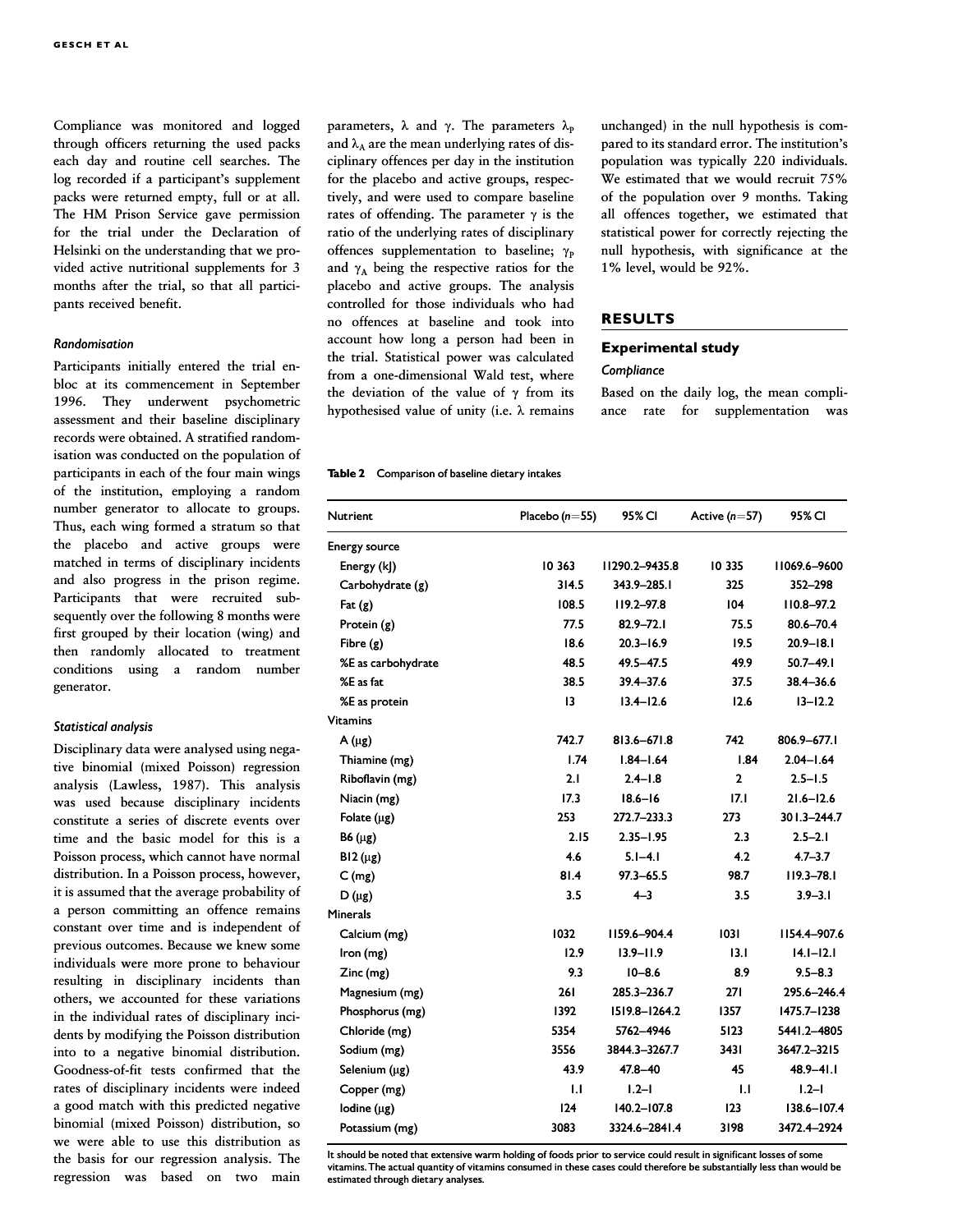89.83% (95% CI 87.43–92.23%) for the placebo group and  $90.67\%$  ( $95\%$  CI 88.47–92.87%) for the active group. The difference in compliance between groups was not statistically significant (normal deviate  $z=-0.53$ ).

#### Adverse effects

The institution's senior medical officer reported no adverse reactions to supplementation.

#### Dietary intake

Participants ( $n=112$ ; 57 active, 55 placebo) completed a 7-day food diary. Table 2 shows the average nutrient intake of the active and placebo groups. No differences were considered clinically significant, so the groups were considered equivalent.

#### Psychometric assessment

There were no statistically significant differences between the active and placebo groups at baseline on any of the measures of intelligence, verbal ability, anger, anxiety, malaise and depression (Table 3).

#### Placebo effectiveness

At the end of the trial, participants were asked to complete and sign a form recording whether they thought they had received active or placebo supplements; a total of 97 did so (Table 4). The proportions of those that guessed correctly in the active and placebo groups were very similar and did not differ from that expected by chance  $(\chi^2=1.26; d.f.=1, NS).$ 

#### Testing the null hypothesis

The null hypothesis, that there was no difference between the change of rates of disciplinary incidents during active and placebo supplementation (i.e where  $\gamma_A = \gamma_P$ ), was first tested on an 'intent-to-treat' basis. Here all participants  $(n=231)$  recruited to the trial were analysed involving 532 Governor reports and 601 minor reports. Those who received the active capsules committed on average 11.8 infringements per 1000 person-days, a reduction of 26.3% (95% CI 8.3–44.3%) compared to those who received placebos. This difference between groups was statistically significant at  $P < 0.03$  (two-tailed).

#### Table 3 Baseline psychometric scores

|                            | Placebo $(n=71)$ | 95% CI        | Active $(n=66)$ | 95% CI        |
|----------------------------|------------------|---------------|-----------------|---------------|
| Verbal IO                  | 97.23            | $99.4 - 95.1$ | 97.63           | 99.8-95.4     |
| Anxiety                    | 18.07            | $18.8 - 17.4$ | 18.04           | $18.7 - 17.3$ |
| Depression                 | 16.43            | $17.0 - 15.8$ | 16.37           | $16.9 - 15.9$ |
| Attitude towards anger     | 7.08             | $7.9 - 6.3$   | 6.83            | $7.5 - 6.1$   |
| <b>Expression of anger</b> | 6.09             | $6.8 - 5.4$   | 6.1             | $6.8 - 5.4$   |
| Provocation to anger       | 7.27             | $8.3 - 6.2$   | 7.32            | $8.3 - 6.4$   |
| Somatic anger              | 5.06             | $5.7 - 4.4$   | 5.28            | $6.0 - 4.5$   |
| Duration of anger          | 4.95             | $5.7 - 4.2$   | 4.57            | $5.2 - 4.0$   |
| Sensitivity                | 7.1              | $8.1 - 6.1$   | 7.1             | $8.2 - 6.2$   |
| Victimisation              | 8.63             | $9.4 - 7.8$   | 9.32            | $10.0 - 8.7$  |
| Assaultativeness           | 8.94             | $9.7 - 8.2$   | 8.94            | $9.7 - 8.2$   |
| Consequences of anger      | 7.9              | $8.7 - 7.1$   | 7.57            | $8.4 - 6.7$   |
| Anger control              | 6                | $6.7 - 5.3$   | 6.82            | $7.5 - 6.1$   |
| Malaise                    | 5.42             | $6.0 - 4.8$   | 6.25            | $6.8 - 5.7$   |

#### Actual effect of treatment on those treated

Intent-to-treat analysis is typically applied to test efficacy in the 'real world' where some people do not take their medication, so it assesses effects on the observed mixture of compliers and non-compliers. As a consequence, it is biased towards showing no effect compared with any effect that might occur in those actually receiving treatment (Korhonen et al, 2000). The intent-to-treat analysis above included 13 participants who prison staff reported did not take their capsules, 6 who were prescribed psychotropic medication and 40 that did not stay in the trial for 2 weeks, leaving 90 subjects who had received placebo and 82 who had received the active supplements (Fig. 1). In addition, the test used to reject the null hypothesis (i.e.  $\gamma_A = \gamma_P$ ) makes no assumption that the two groups were matched at baseline in terms of rates of disciplinary incidents and as such it is a good test for efficacy but a conservative test of effect. Therefore, a more detailed analysis for the actual effect of treatment was undertaken on these 172 participants that were treated for a minimum of 2 weeks. In this analysis, each individual becomes his/her own control, and provided both groups are matched at baseline rates of offending, we can predict that the rates of disciplinary incidents for the placebo group will remain unchanged, whereas the rate should fall in the active group (i.e. where  $\gamma_P=1$ ,  $\gamma_A<1$ ).

The null hypothesis (that there was no difference between the change of rates of

## Table 4 Accuracy of judgement on group allocation

|         |                | Judgement |       |  |  |
|---------|----------------|-----------|-------|--|--|
|         | Placebo Active |           | Total |  |  |
| Actual  |                |           |       |  |  |
| Placebo | 28             | 23        | 51    |  |  |
| Active  | 26             | 20        | 46    |  |  |
| Total   | 54             | 43        | 97    |  |  |

disciplinary incidents during active and placebo supplementation) was first retested with the 172 participants (now based on 338 Governor and 416 minor reports) and once again the disciplinary infringements of those that received active supplements fell significantly compared with those receiving placebo  $(P<0.03$ , twotailed). Because the null hypothesis can be rejected with the 'treated' 172 participants, average compliance was high (average 90.25%) and there were no significant differences between the groups in compliance or drop out for other reasons  $(z=-0.53)$ , we investigated baseline rates of offending to ensure the groups were matched at baseline.

Based on 172 participants, the active and placebo groups were found to be equivalent in average rates of disciplinary incidents prior to supplementation. The parameters  $\lambda_p$  and  $\lambda_A$  are the average underlying rates of disciplinary incidents for the placebo group  $(n=90)$  and active group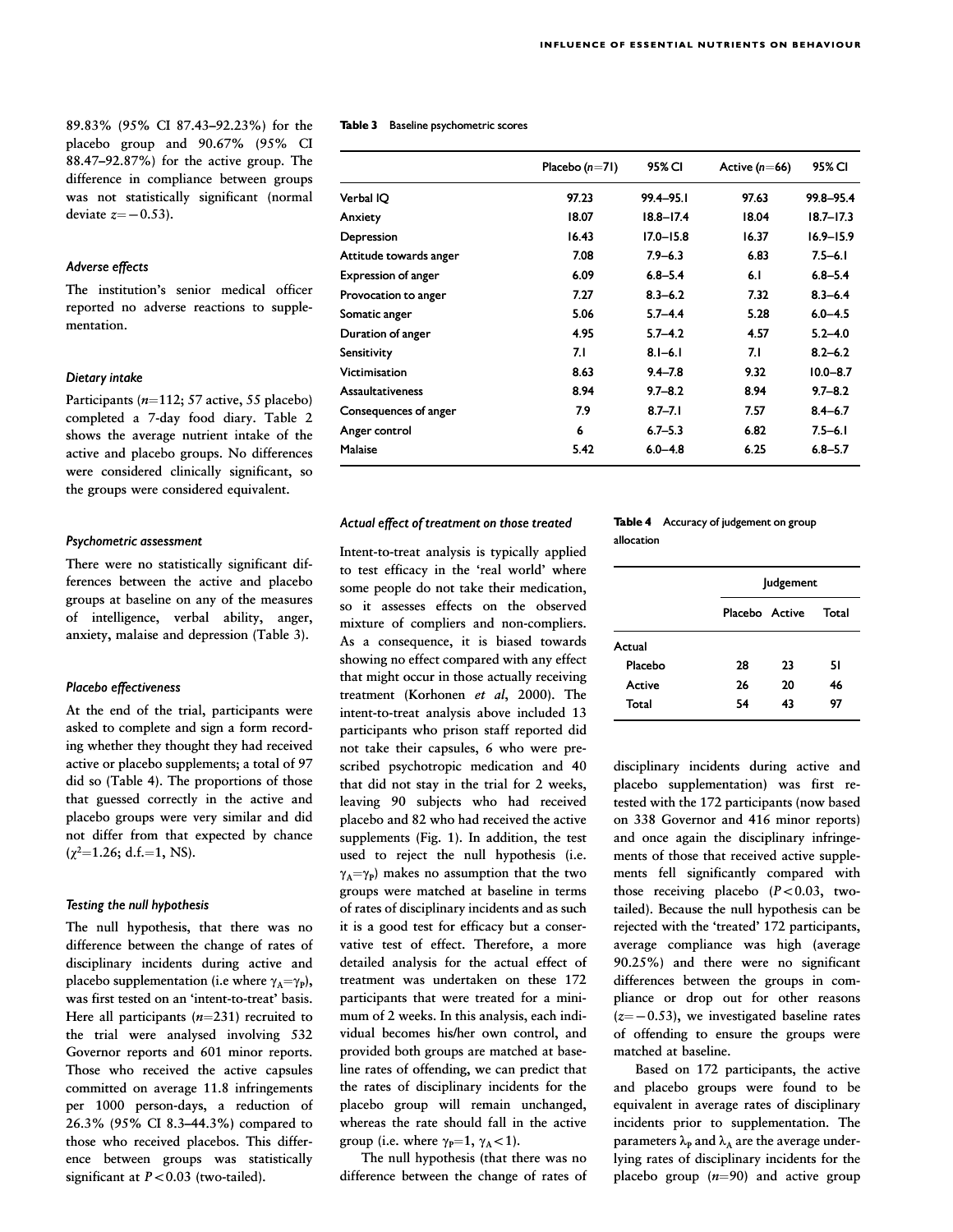



 $(n=82)$ , respectively. Based on 754 Governor and minor reports,  $\lambda_{\text{P}}$  and  $\lambda_{\text{A}}$ were 0.016, so both groups would commit on average 16 disciplinary incidents per thousand person-days. As an additional check, the minimum cut-off for length of participation was applied at 21 and 28 days (rather than 14 days) and consistent results were obtained.

The findings for this more specific test of the actual effect of treatment (i.e. where  $\gamma_{\rm p}=1$ ,  $\gamma_{\rm A}<1$ ), were that the active group showed a significant  $(P<0.001$ , two-tailed) average reduction in disciplinary incidents, this time from 16 to 10.4 incidents per thousand person-days, i.e. by 35.1% (95% CI 16.3–53.9%), whereas the placebo group reduced their rate of offending by only 6.7% (95% CI  $-15.3$  to 28.7%) (negative figures in CI range indicate an increased rate of offending), which is again within the standard error  $(P>0.1$ , two-tailed). It should be noted that similar results are obtained when all participants  $(n=231)$  are included in this form of analysis.

The greatest reduction occurred for the most serious incidents (including violence) dealt with by Governor reports. Based on an analysis of 338 Governor reports, the active group achieved a significant  $(P<0.005$ , two-tailed) average reduction in Governor reports of 37% (95% CI 11.6– 62.4%), whereas the placebo group reduced their Governor reports by only a non-significant  $(P>0.1$ , two-tailed) 10.1% (95%  $CI-16.9$  to 37.1% (within standard error)).

Minor reports dealt with less serious incidents (there is a degree of overlap with Governor reports). Based on an analysis of 416 minor reports the placebo group again showed little reduction  $(P>0.1,$ two-tailed) 6.5% (95% CI  $-28.5$  to 41.5 (within standard error)), whereas the active group showed a significant ( $P < 0.025$ , twotailed) reduction in minor reports of 33.3% (95% CI 0.9–65.7%) compared with baseline.

## DISCUSSION DISCUSSION

The experimental, placebo-controlled, double-blind methodology has demonstrated that supplementing prisoners' diets with physiological dosages of vitamins, minerals and essential fatty acids caused a reduction in antisocial behaviour to a remarkable degree. It is not advocated that nutrition is the only cause of antisocial behaviour but the difference in outcome between the active and placebo groups could not be explained by ethnic or social factors, as they were controlled for by the randomised design. If these findings are replicated, and they need to be, this nutritional approach to antisocial behaviour has the advantage that deficits in nutrition can be readily identified and remedied.

## Limitations

#### **Interpretation**

It can be argued that behaviour in institutions is untypical and this will reduce the extent to which these findings can be broadened in their interpretation. As a balance to this argument, the observed effect on behaviour is physiological and unlikely to be limited to prisons as there is no evidence that imprisonment affects the essentiality of these nutrients for human metabolism. Indeed, a greater effect could be predicted where baseline dietary intakes are worse. From experience, baseline dietary intakes among serious young offenders in the community are likely to be worse than in custody where regular meals are provided.

#### Statistical analysis

The analysis did not take account of the possibility that conducting such a project in a confined setting could influence the findings. It is likely, however, that interactions between the groups in a confined setting would weaken any observed effect because the active group could have influenced the atmosphere for the entire population. Hence, the findings could be an underestimate of the true effect size. With larger institutional studies it would be possible to test the frequencies of disciplinary offences involving two or more individuals for randomness between groups.

#### Biochemical measures

Further investigations should include assessments of nutritional status from blood before and during supplementation. Although blood analysis would have allowed correlations between behavioural and biochemical changes, we are confident from a considerable body of previous research (e.g. Blonk et al, 1990; Bunout et al, 2000) that the nutritional supplements would have raised the prisoners' vitamins, minerals and essential fatty acids by significant amounts. More recent research of violent and non-violent subjects has, for example, found omega-3 plasma essential fatty acids predicted levels of the metabolites of serotonin and dopamine taken from cerebrospinal fluid (Hibbeln et al, 1998). Findings such as these suggest that further improvements in behaviour could be achieved by providing a formulation with proportionally more omega-3 fatty acids.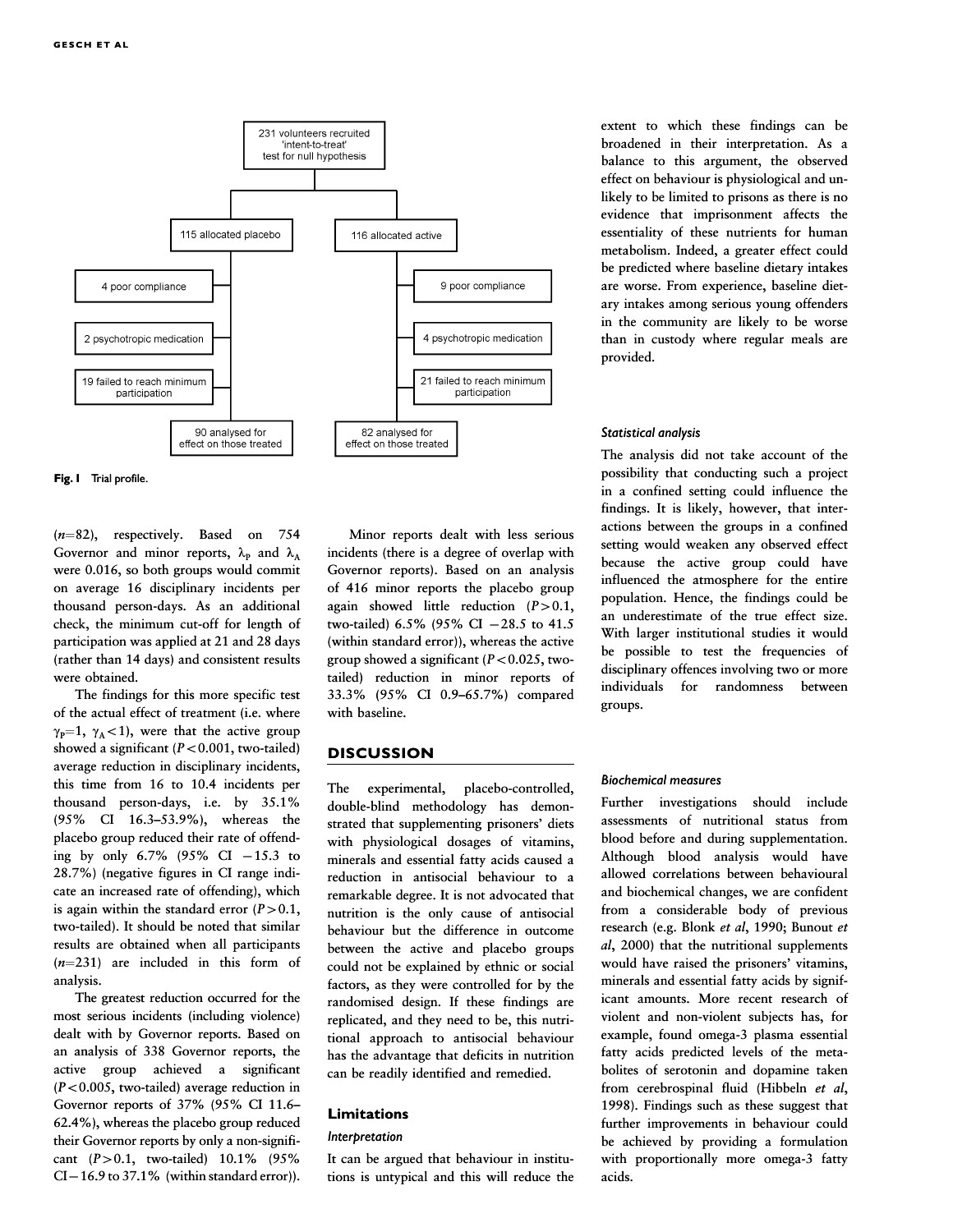#### Clinical implications

#### Re-assessment of risk factors

If these findings are replicated, a potential implication is that the dietary requirements for good health are also supportive of social behaviour. Indeed, like humans, food has both a physiological and social component. This suggests that food is an additional means to reduce antisocial behaviour but it also may improve our understanding of established risk factors. There is a great deal of research into factors that affect the behaviour of juveniles (Smith, 1995, Rutter et al, 1998), including for instance the breakdown of families (Heiss, 1995). However, one of the social functions of families is to provide food, it would be illuminating to investigate the extent to which diets are affected by such breakdowns.

## Dietary education

Dietary analyses of the participants' food diaries showed that the diets provided for the prisoners were close to current UK dietary recommendations. We found, however, that some prisoners did not possess the most basic knowledge to choose a healthy diet; some had not heard of vitamins. Poor food choices by the prisoners typically resulted in lower nutrient intakes, most notably of minerals. Despite availability, a high percentage of our participants consumed on average less than the UK reference nutrient intakes (RNI) of selenium (97%), magnesium (74%), potassium (74%), iodine (73%) and zinc (66%). Although intakes below the RNI are not necessarily evidence of inadequate intake, most micronutrients were raised significantly in the active group by supplementation, suggesting the intervention could be welcomed on health grounds alone. It should come as no surprise therefore that the institution's medical staff observed no adverse reactions to supplementation and no individuals were withdrawn as a result of supplementation. The findings do suggest, however, a need to improve dietary education as well as providing more nourishing diets. Indeed, one early study (Schauss, 1978) conducted in the community claimed that such dietary education proved more effective at reducing recidivism than conventional probation programmes employed at that time.

#### **CLINICAL IMPLICATIONS**

■ Dietary interventions should be considered when addressing antisocial behaviours.

Without rigorous experimental designs, nutritional effects on antisocial behaviours may be subsumed within effects currently attributed to social risk factors.

Dietary standards should be re-assessed to take account of behavioural effects.

#### LIMITATIONS

- Behavioural effects may be most apparent in those consuming the poorest diets.
- $\blacksquare$  Reductions in antisocial behaviours attributed to nutrition may be underestimated due to interactions between groups in prison.
- Biochemical measures were not available and will be required in any replication to explore the utilisation of nutrients and also mediating mechanisms.

C. BERNARD GESCH, CQSW, University Laboratory of Physiology, University of Oxford, UK; SEAN M. HAMMOND, PhD, Department of Applied Psychology, University College Cork, Ireland; SARAH E. HAMPSON, PhD, Department of Psychology; ANITA EVES, PhD, School of Management Studies for the Service Sector, University of Surrey, UK; MARTIN J. CROWDER, PhD, Department of Mathematics, Imperial College, London, UK

Correspondence: C. Bernard Gesch, University Laboratory of Physiology, University of Oxford, Parks Road,Oxford OX1 3PT,UK

(First received 9 October 2001, final revision 25 February 2002, accepted 25 February 2002)

#### Current dietary standards

This research strongly suggests that the effect of diet on antisocial behaviour has been underestimated and more attention should be paid to offenders' diets. It should be noted, however, that the current dietary standards by which dietary adequacy are judged barely take behaviour into account. Thus, having demonstrated empirically an effect on antisocial behaviour, we are only at the start of understanding the potential of this intervention.

## ACKNOWLEDGEMENTS

The research was conducted with the permission of the Home Office and HM Prison Service. It was supported by charitable donations to the charity Natural Justice by the Hayward Foundation, the AIM Foundation, the Wacker Foundation, the Wates Foundation, the Esmée Fairbairn Foundation, the Allen Lane Foundation, the Appeldore Trust, Hugh Cavendish Charitable Trust, the Sir Charles Jessel Charitable Trust, Larkhall Laboratories, Group 4 Prison Services Ltd and the Home Office.

Note: The research was conducted under the auspices of the charity Natural Justice with the involvement of the Home Office throughout its development and evaluation. Donations to Natural Justice had no commercial undertakings whatsoever and were arranged during the chairmanship of the Right Reverend Bishop Montefiore and The Earl Kitchener. Although Larkhall Laboratories and Group 4 Prison Services Ltd both made modest donations to the work accounting for 3.5% of costs, the terms of their charitable donations were the same as grants from the grant-making trusts where no commercial arrangements were entered into whatsoever. In addition, the Home Office required that both supplement manufacturers provide letters stating that they would not seek commercial advantage from advertising the selection of their products other than being cited in the report of the findings. The Home Office subsequently made a modest contribution to Natural Justice when the findings were accepted.

#### **REFERENCES**

Altman, D. G. (1991) Practical Statistics for Medical Research, p. 296. London: Chapman and Hall.

Benton, D. & Cook, R. (1991) The impact of selenium supplementation on mood. Biological Psychiatry, 29,  $1092 - 1098.$ 

Bjork, J. M., Dougherty, D. M., Moeller, F. G., et al (1999) The effects of tryptophan depletion and loading